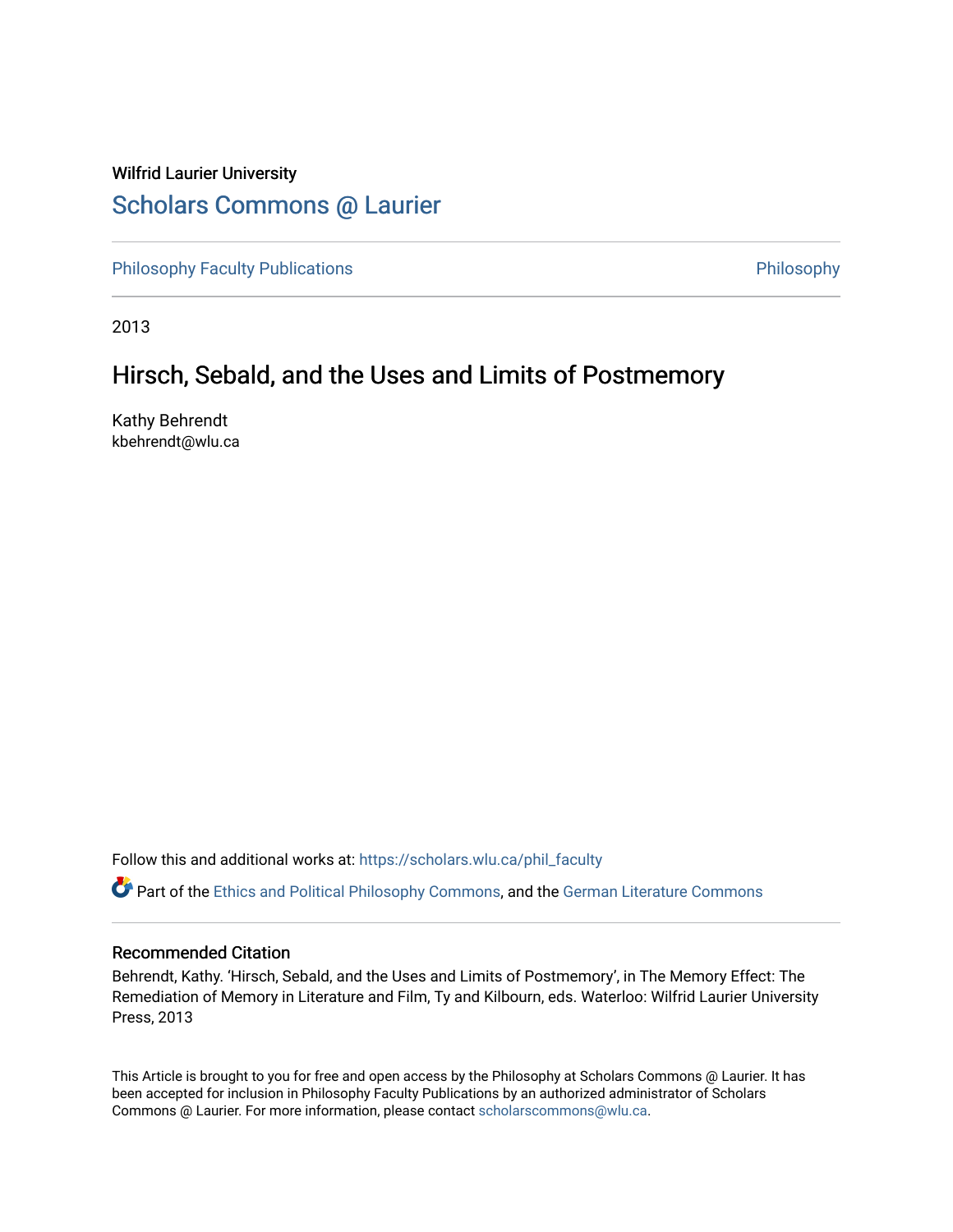3

# Hirsch, Sebald, and the Uses and Limits of Postmemory

Kathy Behrendt

Marianne Hirsch coined the term "postmemory" to encompass a subject of enduring interest—namely, the fraught position of the generation that follows a period of collective trauma. Her specific focus in her initial work on postmemory was on the relationships that children have with parents who were victims or witnesses of such trauma. Hirsch is explicit about her personal connection to the subject: she is a child of parents who escaped the Holocaust, and she grew up in a climate in which the after-effects of trauma and victimization manifested themselves in countless ways.

 Hirsch developed her conception of postmemory in a series of works, and that conception has, over time, proven to be quite malleable. In one sense, the term simply refers to the ways in which members of the generation following a catastrophe (although Hirsch also includes members of the "1.5" generation—child survivors of catastrophe) are aware of and connect to their elders' past suffering. Often, though, the term includes not only that awareness but also the often publicly available imaginative and/ or aesthetic responses (sometimes called "postmemory work") of members of this generation to the trauma their family endured. For the most part, my concern is with this latter sense of postmemory. Although postmemory is malleable, it has several more or less constant features: the experiences of the victim are transmitted to the descendant through narrative and sometimes through images (photographs being especially important to Hirsch); the post-rememberer strongly identifies with the victim while remaining aware of the distance between them; postmemories are powerful and are invested with emotion; the post-rememberer connects to the past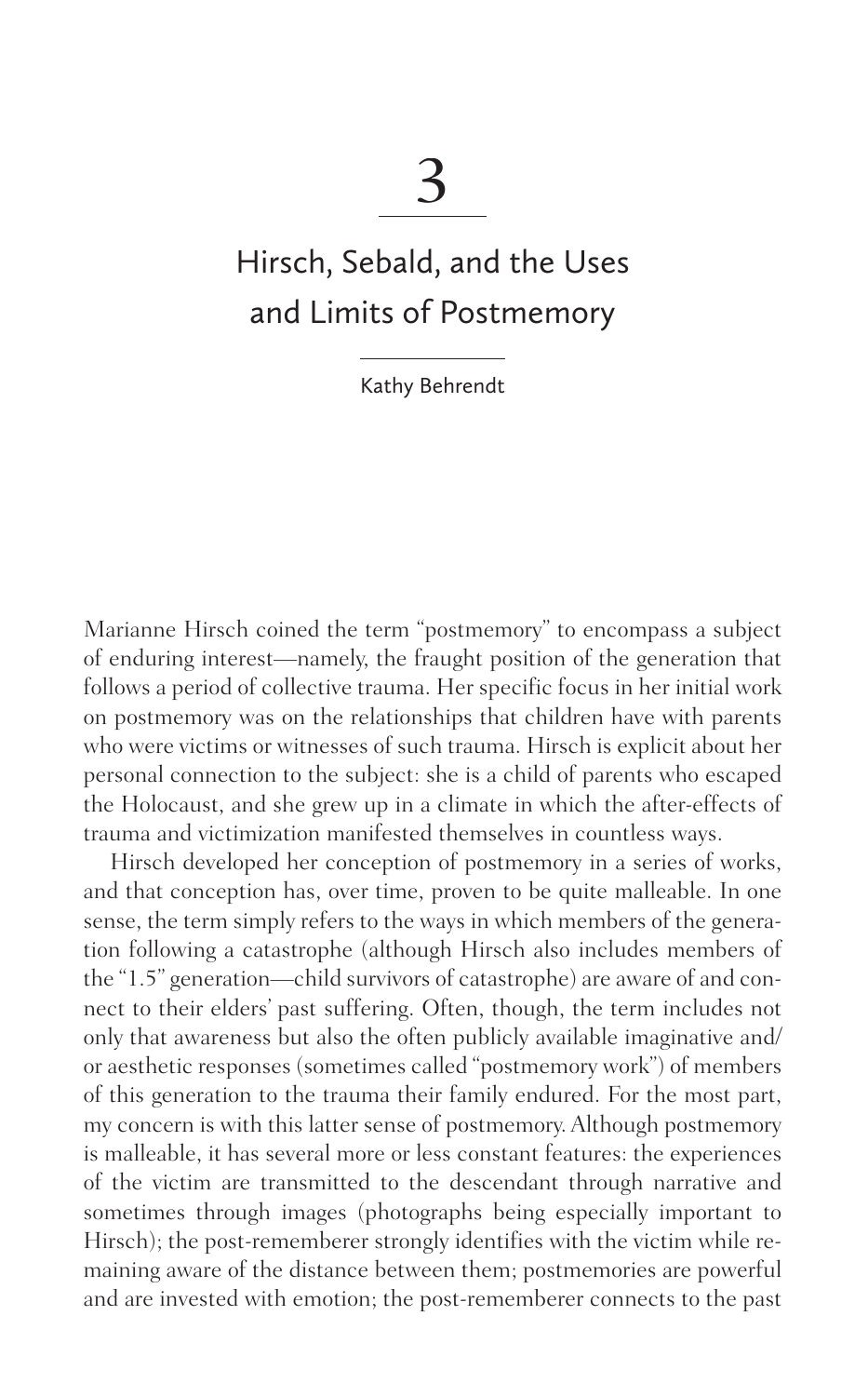through imagination and creativity; and, finally, post-rememberers are not passive recipients of memories, but place themselves in the morally imperative role of witness, entrusted with preserving the past they have inherited and transmitting it to others. How best to convey the memories they are bequeathed remains a source of constant scrutiny, both by the post-rememberer and by the interested wider audience. [1](#page-15-0)

 A prime example of postmemory work, for Hirsch, is Art Spiegelman's complex biographical and autobiographical graphic novel *Maus*, which recounts Spiegelman's father's life before Auschwitz and his time as a prisoner there. This is interspersed with the author's present-day dealings with his aging and irascible father, as they meet in order that the son can record these oft-told tales of family struggle and persecution. The work is as much about his father's past suffering as it is about Spiegelman's own inherited guilt, angst, and ambivalence as the one surviving son (another did not live) of death camp survivors. As the numbers of living primary victims of that particular catastrophe wane, interest in the generation following them continues to grow, and their situation becomes a subject of interest in its own right, replete as it is with its own pain. Insofar as members of the next generation are compelled to ensure that their parents' experiences are not forgotten, the pain is supplemented by a deep sense of responsibility. Hirsch is only one among many writers who recognize the special position of the post-trauma generation, and the notion of postmemory is her attempt to provide a conceptual framework able to illuminate their situation and guide their endeavours.

 In what follows, I explore the virtues and shortcomings of Hirsch's conception of postmemory. To draw out the virtues, I will tap recent developments in the philosophy of memory. Having done that, I will argue that by expanding her conception of postmemory to include works that lack those virtues, Hirsch risks diluting them. Her recent move to classify author W.G. Sebald's work as postmemorial is a case in point. Finally, and again through appeal to Sebald, I will issue cautionary words about postmemory in general and about the ethical dangers and limitations inherent in Hirsch's emphasis on empathic access to the past experiences of the victims of trauma.

I

Hirsch's concept of postmemory intersects with several areas of emerging interest in the philosophy of memory. Gone from memory theory is the hegemony of the "archival" model of human memory, whereby past experiences are fixed entities contained in some interior metaphorical storage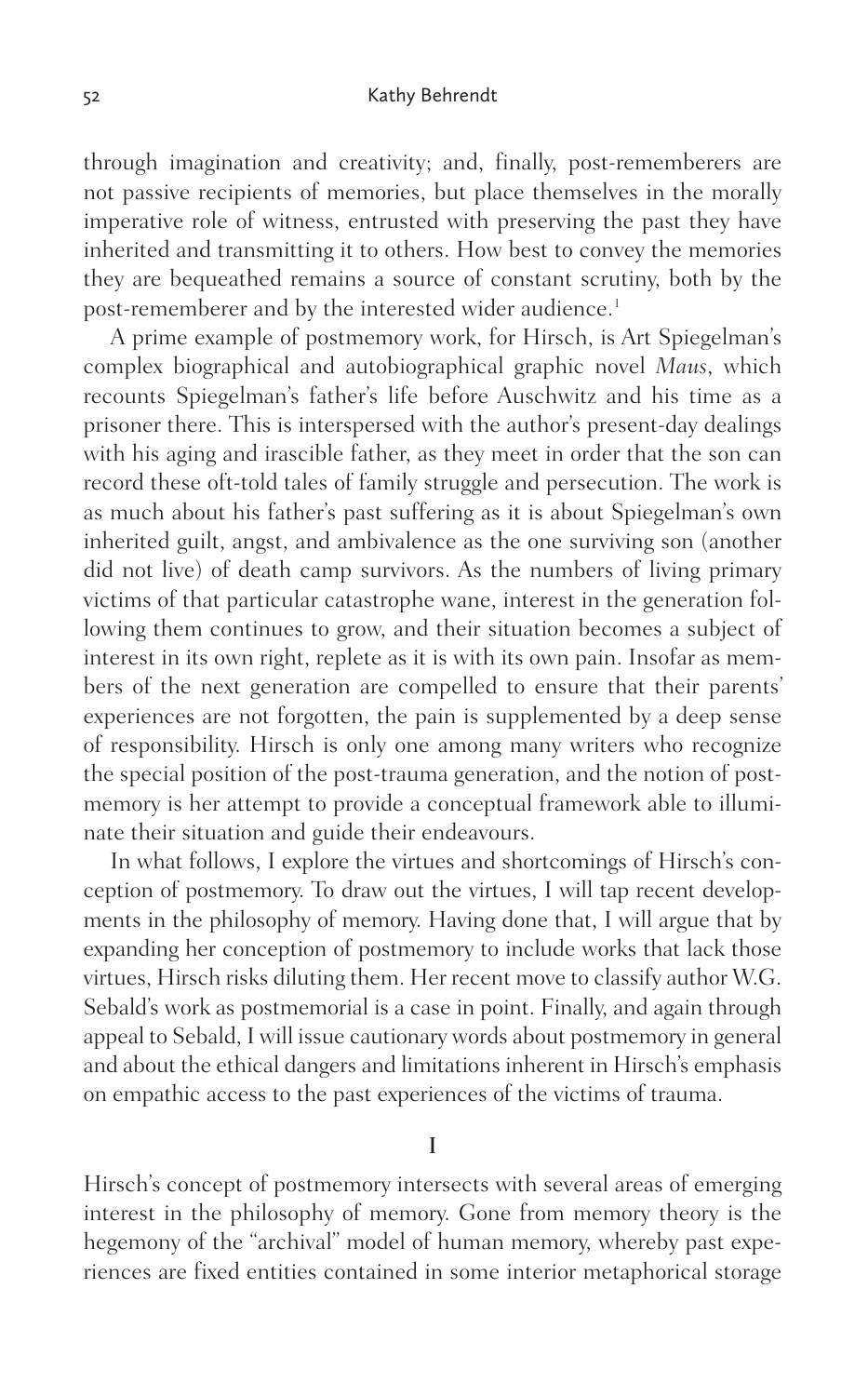closet so that memory's success is judged solely in terms of how little damage we do to these items when retrieving them. Many memory theorists now contend that change and reconstruction are inevitable aspects of memory.[2](#page-15-0) Some argue that *good* remembering is not static; rather, it can alter when our evaluation of the past alters (Campbell §2.3). In a related development, memory is no longer being treated as necessarily private and interior. It can also be public, often taking place "through action, narrative, and other modes of representation in public spaces" (Campbell 362). Memory's capacity to evolve according to the ever-changing present context does not necessarily entail distortion. Memory is always selective; we cannot represent every possible detail of a past experience, but must pick and choose among them—and these choices may be good or bad. Thus, "good" memories select details of the past that are significant and relevant from the standpoint of the present—what we know, understand, and feel about that past situation *now*. Sue Campbell calls this *accuracy*: selecting, sometimes from among an abundance of details, those elements that we now take to be salient in light of our current knowledge and intentions *vis-à-vis* the remembered content, and doing so in a way that strikes the appropriate emotional tone (Campbell  $\S$ §[3](#page-15-0).2 and 3.3).<sup>3</sup>

Postmemory is in keeping with these revised conceptions of memory and has great potential to exemplify Campbell's virtue of "accuracy." Postmemory seeks to do justice to ancestral memories—to get them right by capturing the emotional content of those experiences and by isolating those elements that will convey what we *presently* understand to be the devastating extent of what was suffered in the past. This is often done for the purpose of enhancing others' understanding of those events. Additionally, postmemory is often conducted in a public forum through creative and imaginative expression, with a vigilant attentiveness to what might be, at any given cultural moment, the most appropriate aesthetic means of preserving and conveying the past (an art installation, a graphic novel, etc.).

 Tied to the aforementioned developments in memory theory is a separate recent move to acknowledge a moral dimension to memory.[4](#page-16-0) Talk of an ethics of memory is increasing, alongside examination of the moral implications of bearing witness to the past. Often, such witnessing is achieved through the institutions and conventions surrounding "collective memory," be these museums, memorials, truth and reconciliation committees, or efforts to preserve a threatened Aboriginal culture. Clearly, Hirsch's concept has resonance here too, and she explicitly holds up postmemory as a model for "an *ethical* relation to the oppressed or persecuted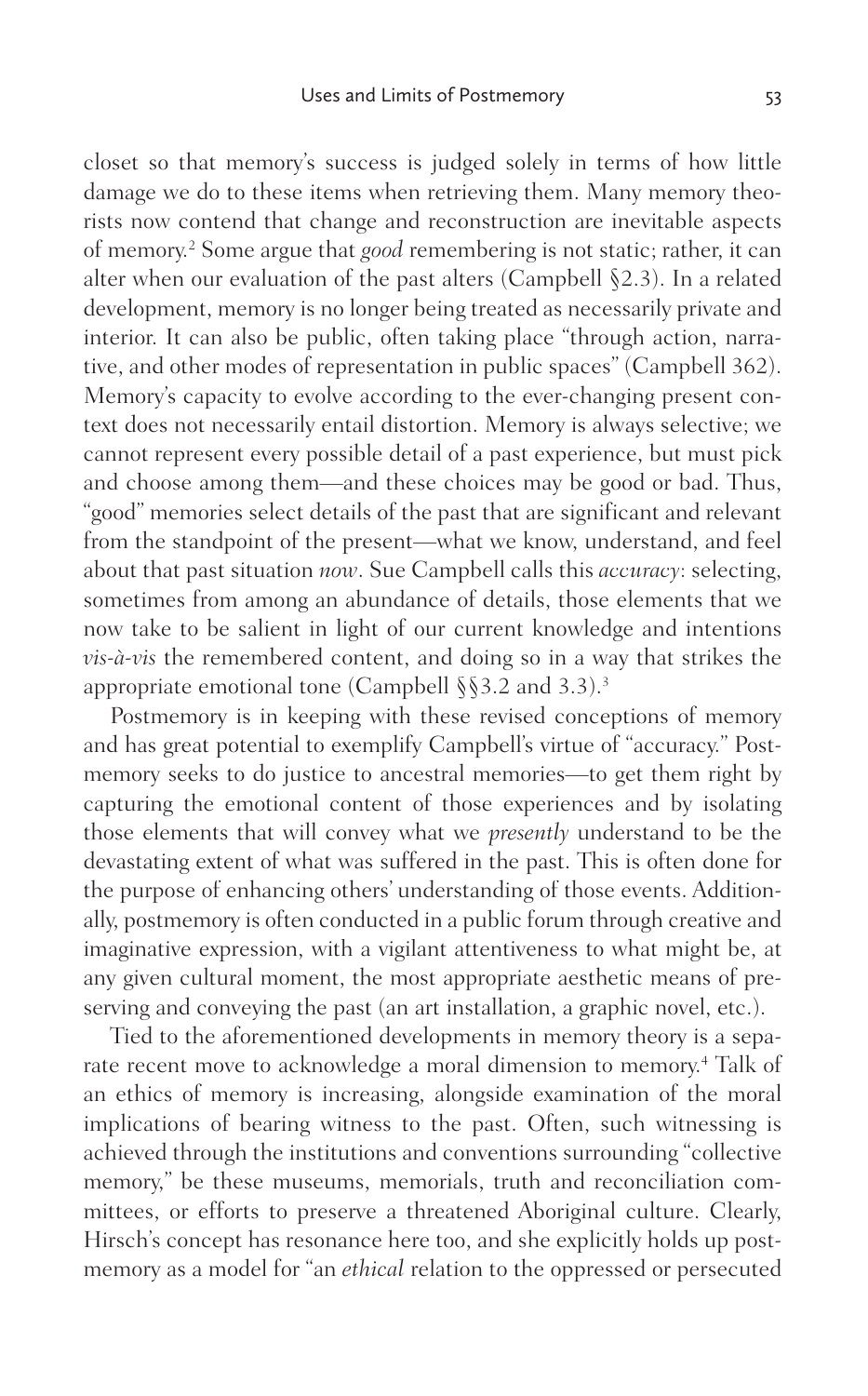other" ("Surviving Images" 10). Insofar as the post-rememberer has been assigned the role of witness, she is—often in publicly available forums fulfilling an ethical imperative in receiving, preserving, and passing on what was known, felt, and experienced. Hence, the work of postmemory is never merely aesthetic, notwithstanding its creative aspects; it also entails a duty to sustain the integrity of the original experience—something not necessarily demanded of a purely artistic endeavour.

 Accuracy on the one hand, and the fulfillment of the moral imperative to bear witness on the other, are two of postmemory's virtues. And both are tied to the broader possibilities of memory as a tool for advancing emotional and intellectual flourishing (i.e., instead of memory being a mere repository of past experience). Hirsch's more recent (and broader) elucidation of postmemory, however, threatens to dilute the concept's strengths.

II

While there are some philosophical models underpinning postmemory, there are also problems with the concept. Two significant strands of criticism have emerged. The first of these we might call "the Butler objection," after Joseph Butler, who famously argued that—contrary to what John Locke supposedly implied in his groundbreaking writing on personal identity—memory *presupposes* personal identity.<sup>[5](#page-16-0)</sup> If a subject at a later time remembers having had a certain experience at an earlier time, it is because the experiencing and the remembering subject are one and the same. It is *because* the experience is his that he can have memory-consciousness of it; it does not become his by virtue of his having such consciousness (and therefore the memory relation does not *create* but merely *presupposes* personal identity, *pace* Locke). While Butler's point has since been disputed as a claim about what is possible with respect to memory,<sup>[6](#page-16-0)</sup> it remains relatively uncontroversial that, contingently speaking, his account captures how things do in fact go in real life; we are built such that we can remember our own experiences and no one else's, and identity between a subject at an earlier time and a subject at a later one coincides with any memory-like relation between them. Hirsch does not appear to be in the business of disputing received views about the empirical facts of memory (or personal identity), so wherein lies her entitlement to claim that one person can have a memory-like relation to the experience of another? In particular, how can she go so far as to claim that the experiences bequeathed to the post-rememberer are "so powerful, so monumental, as to constitute memories in their own right" for the post-rememberer ("Surviving Images" 9)? Gary Weissman nicely captures the tenor of the Butler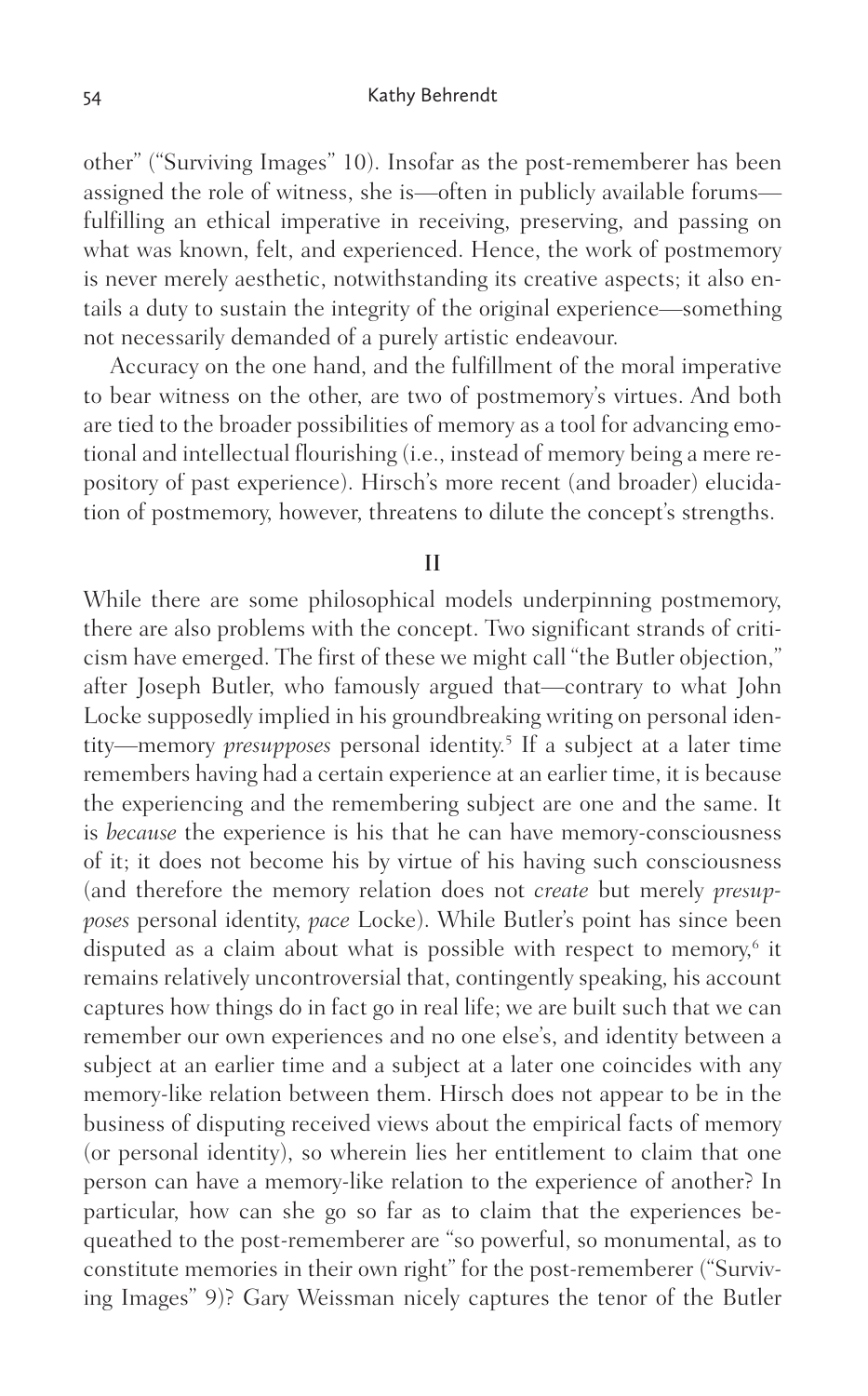objection when he writes that "no degree of power and monumentality can transform one person's lived memories into another's" (17). [7](#page-16-0)

 Hirsch is well aware of this line of criticism and has confronted it directly in a recent paper. She absolves herself of committing a basic empirical error about memory by making clear that, as far as she is concerned, we cannot have *literal* memories of another's experiences ("The Generation of Postmemory" 109). But in attempting to address the objection at hand, she walks straight into the sights of another criticism—one that often gets conflated with the Butler objection but deserves separate consideration. Hirsch maintains her rhetorical entitlement to the term "memory" on the grounds that postmemory *seems* like memory in crucial respects—specifically, "it approximates memory in its affective force" ("The Generation of Postmemory" 109). Thus, *affect* is the key point of resemblance between a victim's experience and a post-rememberer's connection to it, and this affective resemblance is, as said, achieved through imaginative means. Imaginative and affect-laden identification with the victim is a mark of postmemory, and lest there be any doubt about what this looks like in practice, Hirsch makes it clear: "It is a question of adopting the traumatic experiences […] of others as experiences one might oneself have had, and of ascribing them into one's own life story" ("Surviving Images" 10). In short, it is a question of empathy—of imagining what it is like to be another, or at the least, imagining how things would be for oneself if one were in another's circumstance. It is Hirsch's continuing commitment to this aspect of postmemory that feeds into the second strand of criticism namely, the appropriation objection.

 According to the appropriation objection, we are, with postmemory, dealing with something akin to counter-transference on the part of the post-rememberer, wherein "empathy […] shades into overidentification" and the focus is primarily on the self, not the victim (Franklin *A Thousand Darknesses* 224–25). When the post-rememberer adopts the victim's experience as her own, there is nothing to bar her from "coloniz[ing] victims' memories and identities" (Crownshaw 216). What fuels the criticisms here is not the Butleresque concern that Hirsch is simply mistaken about the proper ascription of memories to subjects of experience. Rather, it is the intimation that the post-rememberer can herself live through anything resembling what the victims lived through, feel what they felt, or forge and possess her own traumatic experiences, with the victim as facilitator of this exercise. These intimations, more so than any tendency toward an overly liberal or literal use of the term "memory," are what I take to be the true target of the appropriation objection.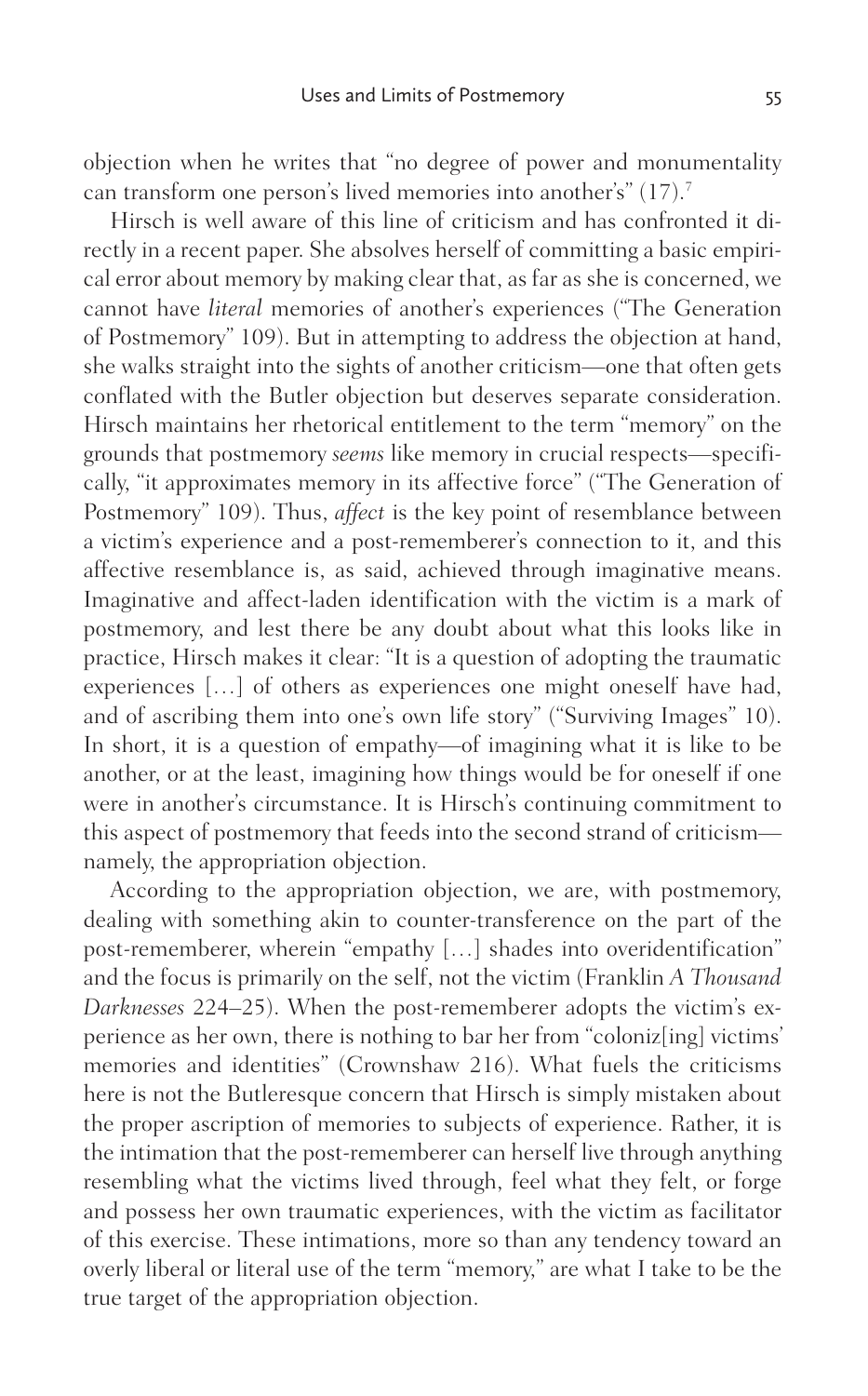Insofar as empathy is a key component of postmemory, I do not think Hirsch ever fully escapes the appropriation objection. Although perhaps we can somewhat alleviate the sense that the act of postmemory is essentially self-regarding by recalling that it is the child of the victim-parent who is the post-rememberer, indeed, a child who grew up immersed in manifestations of the victim's trauma—not just publicly available information, but deeply personal family stories, images, and psychosomatic symptoms. A sympathetic reading would allow for a degree of entitlement to identification here, consonant with the nature and extent of the relation between the rememberer and the post-rememberer. If Hirsch's personal connections to the memories she preserves and conveys are a potential safeguard against the appropriation objection, however, why then does she expand her concept of postmemory to include people who don't have familial ties to survivors of the trauma? On the expanded depiction of the postmemory generation, anyone with an affiliative connection to, or even just an interest in, the traumatic event is potentially welcome into the fold of postmemory. [8](#page-16-0) In addition—and as is more my concern—what qualifies as postmemory work is also altered and expanded beyond the narrower bounds I discussed at the outset.

 Hirsch's expanded conception of postmemory, if left unqualified, seems to allow the concept to be applied with equal facility to not just the children of Holocaust survivors, but also the authors of fraudulent Holocaust memoirs. [9](#page-16-0) The warning that postmemory work may absorb "unregulated fantasy" into its ranks has been issued before (see Long *W.G. Sebald* 118). Leaving this criticism aside, I will, for present purposes, focus on just one recent entry into Hirsch's enlarged cast of post-rememberers—the German author W.G. Sebald. I will argue that he does not qualify as someone engaged in "cultural postmemory work," as Hirsch would have it ("The Generation of Postmemory" 117). This is ultimately tied to the manner in which he escapes accusations of appropriation by eschewing imaginative empathy. Moreover, there are also particular features that are conspicuously absent in his work, which distances it from the milieu of the postmemorial.

### III

Sebald is certainly engaged with the general phenomenon I mentioned at the outset: the position of the generation that comes after a catastrophic event. This, along with his harvesting of real-life anecdotes, archival data, and especially photographs from that past, is no doubt what endears him to Hirsch. But at the same time, Sebald's status as a member of a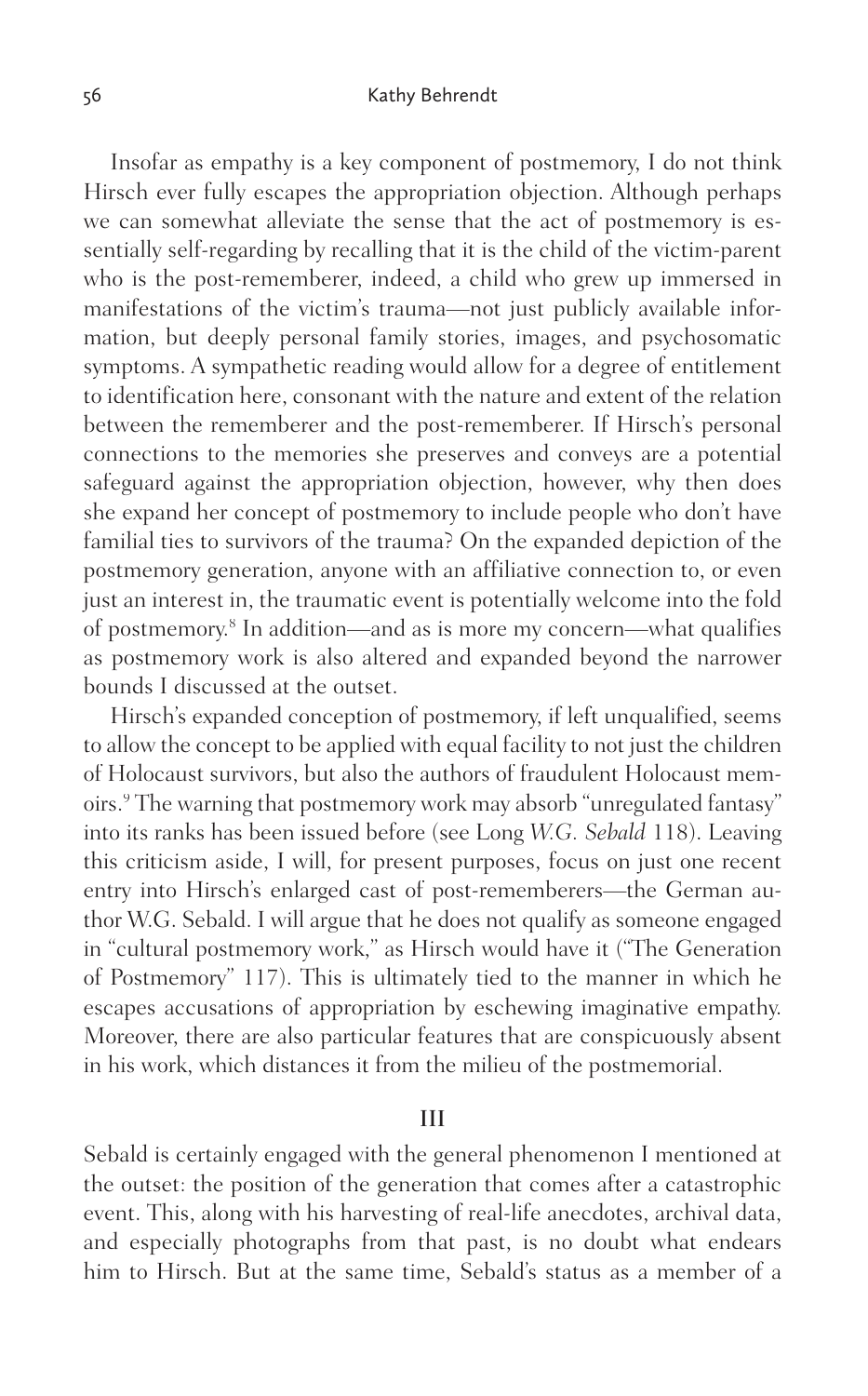postmemory generation is complicated by the fact that his heritage does not directly tie him to the victims; he was born in Germany at the end of the Second World War, to a father who was a captain in the German army. Moreover, Sebald was raised in an environment wherein, by his own account, little was said or spoken about that time (see Jaggi). Only when he had distanced himself, both spatially and temporally, far from his national and family origins, did he even begin to explore that past through creative means.<sup>10</sup>

 Hirsch claims to be able to cope with these discrepancies between Sebald and more "conventional" post-rememberers, such as Art Spiegelman ("The Generation of Postmemory"). My concern, though, is less with the clear disparities between Sebald and the children of victims, and more with the differences between the creative products of their separate pasts. Sebald's work is not in keeping with much of what I have identified as philosophically prescient about postmemory. In particular, his works touch on the Holocaust in a way that is often antithetical to the qualities of witness and accuracy—qualities that, as discussed, are exemplified in Hirsch's conception of postmemory. These points can be drawn out through consideration of the title character of *Austerlitz* (the book Hirsch focuses on), Max Ferber of *The Emigrants*, the narrators of both works, and consideration of the various ways in which none of them qualifies as a post-rememberer. Hirsch focuses on *Austerlitz*, although much of her analysis would apply in equal measure to *The Emigrants*, in particular the section on Max Ferber, which has much in common with the story of Austerlitz (especially the acutely felt loss of the mother and the relation of the characters to the narrator.) I include them both for interest's sake, but whether taken together or separately, the stories of these two characters reinforce the absence of many key features of witness and accuracy in Sebald.

 Both Austerlitz (an art historian) and Ferber (an artist) were sent to Britain as children and are descendants of Jewish parents left behind in mainland Europe, who were subsequently killed or lost in the Holocaust. Both convey accounts of their lives, and of the lives—as much as is known—of their parents, to an unnamed narrator over a series of conversations that take place over a long span of time. As in all of Sebald's "prose fiction,"[11](#page-16-0) certain clues lead or mislead us to note a striking resemblance between the anonymous narrator and Sebald himself, but the genre-transgressing nature of the works impedes a fixed and determinate identification.

 Detailed discussion of what it means to be a witness is relatively new in the philosophy of memory, but some plausible criteria have been proposed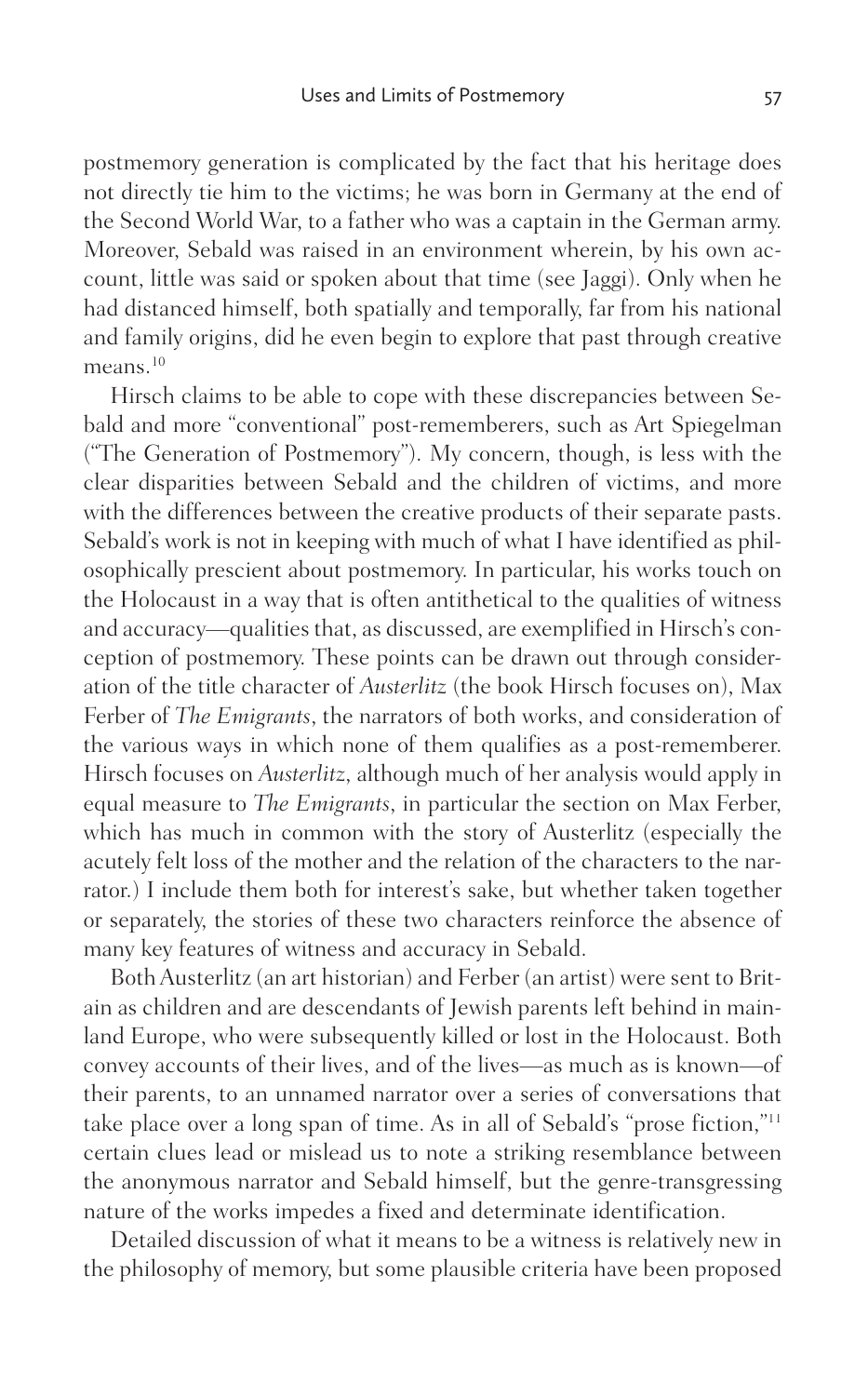by Jeffrey Blustein. [12](#page-16-0) A witness must, at the very least, have epistemic authority if she is to be credible; she must know whereof she speaks, and those to whom she testifies must be aware of, or able to obtain, these epistemic credentials. Conversely, a good deal of the irremediable misfortune of Austerlitz's and Ferber's situations arises from the fact that neither of them knows in any detail what happened to their parents; they can only surmise. The limit of their knowledge circumscribes their potential as effective witnesses; if one purpose of witnessing is to render salient to the audience what was salient for the sufferer, then neither Austerlitz nor Ferber is in a position to do this.

 Another arguable feature of the witness is agency—witnessing being an active and deliberate undertaking for a perceived purpose. Hirsch herself extols the "anchors of agency and responsibility" in postmemorial aesthetic treatments of the Holocaust (*Family Frames* 264). Yet Austerlitz and Ferber are so often presented to us as passive vessels for the past, as not in control of the effect it has on them, and as all the more vulnerable because of this. For both these characters, the past often manifests itself in involuntary or unconscious ways, such as through the vivid dreams they relate to the narrator, the possibly hysterical symptoms they display (Ferber's increasing agoraphobia and memory gaps concerning a recent visit to Lake Geneva, and Austerlitz's anxiety attacks and incidences of cognitive and emotional paralyses), and their tendency toward obsessive-compulsive behaviour (Austerlitz's endless night walks around London, and the artist Ferber's scraped down and restarted paintings). Similarly, both characters exhibit visceral responses to places that bear some relation to their family's past (both return to locales from their childhood and experience anxiety and despair) and have inexplicable affinities to certain other places that connect more obliquely with that past (the outskirts of Manchester, for Ferber, with its bleak post-industrial vistas dotted with warehouses and chimneys; Liverpool Street Station in London, for Austerlitz, later discovered to be the site of his arrival in Britain on the *Kindertransport*).

 In addition to Austerlitz and Ferber's lack of agential freedom, there is another related feature of agency that is conspicuously absent for them namely, the conscious and deliberate. Even if we consider the above examples of manifestations of the past to be forms of memory, none of them amounts to a form of testimony, because testimony cannot be largely unconscious or "unwitting" (Blustein 315). [13](#page-16-0) While Blustein's demand for conscious control over the content of one's testimony is a more controversial feature of witnessing, there is a strong case to be made for it in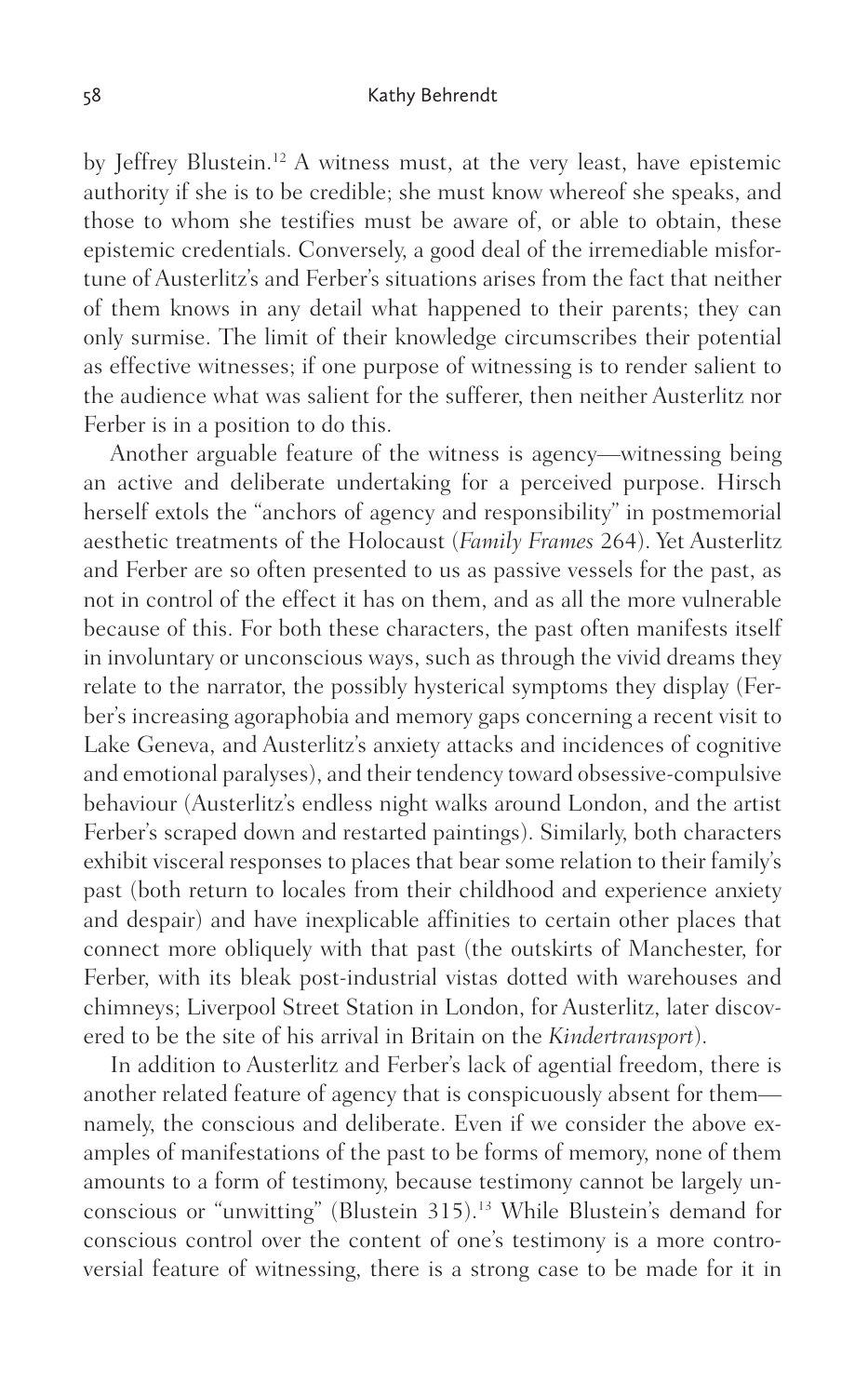connection to the aforementioned epistemic feature. We cannot align unconscious testimony with the epistemic authority required of bearing witness; one cannot bear witness to a truth that is largely inaccessible or obscured to oneself. A degree of insight into the source of one's memory-activity is needed in order to bear witness, otherwise one lacks competence and authority to speak to others of such matters (Blustein 316). The notion of unconscious or unwitting testimony also threatens the all-important ethical element of testimony at stake here, by raising the unpalatable prospect that something of such normative significance may be accidental.

 Certainly lack of insight and self-understanding dominate the lives of characters like Ferber and Austerlitz, which is why they remain in a perpetual state of remorse, each engaged in his obsessive pursuits. It may also explain why they both commit acts that are anathema to postmemory witnessing: they relinquish rather than safeguard what little they have in the way of material connection to their family's past. Austerlitz gives over his collection of photos to the narrator; and in a quite literal abandonment of any pretense of standing as a conduit for his mother's past experience, Ferber gives up not just photographs but also his mother's manuscript memoirs.

 Thus, Ferber and Austerlitz fail with respect to the broader purpose of postmemory: to bear effective witness. I also believe, however, that they fail at the level of the second of the two aforementioned virtues of postmemory: *accuracy*.

### IV

"Accuracy," recall, means in part the selection of salient elements from the details the past presents us. Yet at key points in Sebald's texts where accuracy would seem to be most required, it is significantly absent. Sometimes this is due to a want of detail (Austerlitz's retrograde amnesia being a clear case in point), sometimes due to an excess, as Austerlitz is also frequently overwhelmed by the details of the past, in various guises. He pores over the Nazi film footage of Theresienstadt in slow motion, searching every frame for evidence of his mother, who was interred there. Likewise, he searches the monolithic new Bibliothèque Nationale in Paris for information about his father, but bureaucratic and architectural obstacles prevent him from finding anything meaningful among the vast archives. Crucial details also escape Ferber. He repeatedly tries to paint from memory the man with the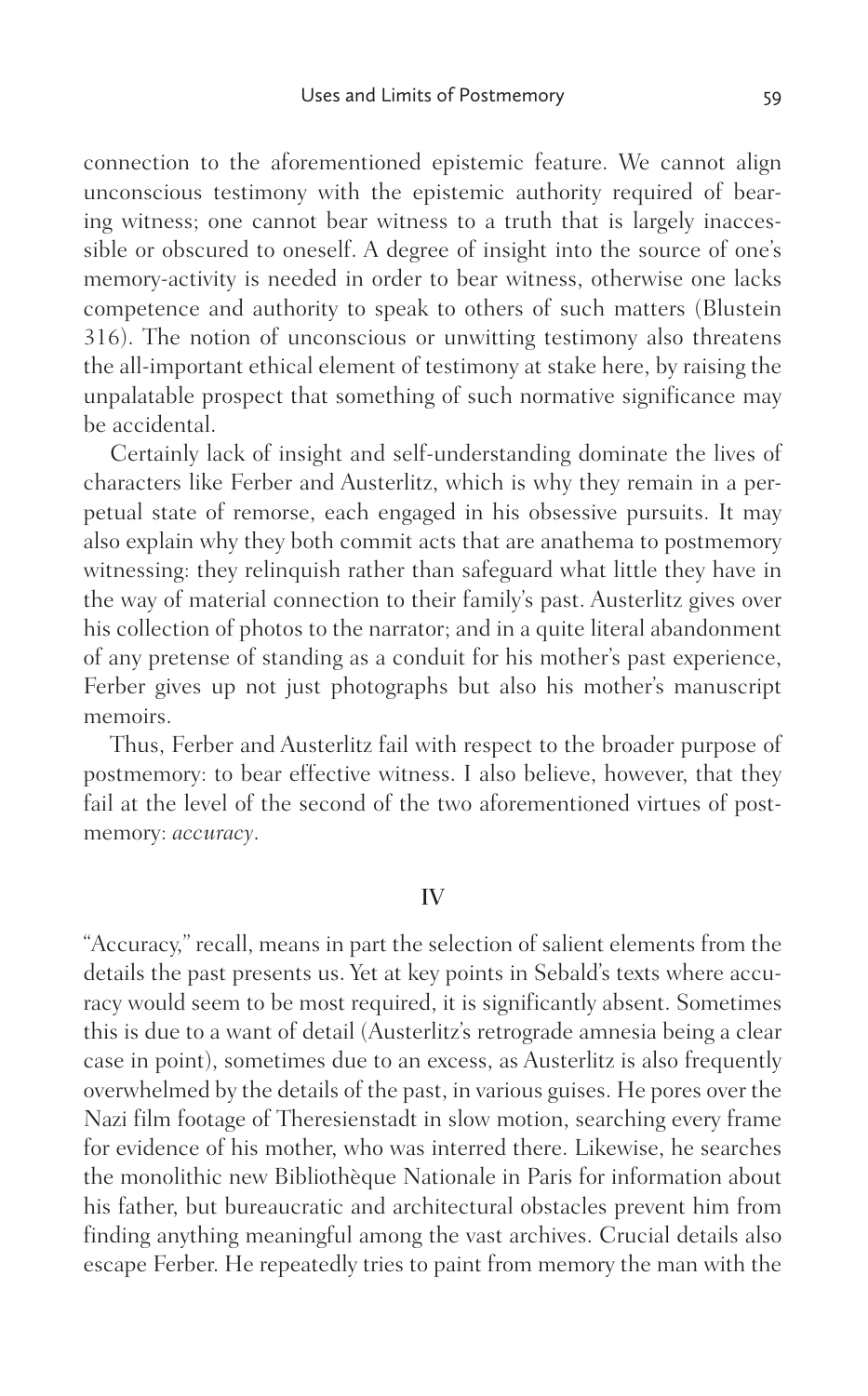butterfly net, who saved him from possible suicide on an occasion when he revisited a key locale from his childhood, but he cannot ever capture the face of his rescuer. Nor can Ferber remember the parting words of his final encounter with his parents—instead he recalls trivial details, such as the make and model number of the airplane he flew out on.

 Although he is comparatively exempt, accuracy eludes even the narrator himself at times. The narrator of *The Emigrants*, much as he would like to, cannot give the names of the three women in the photograph from the Łódź ghetto, which he describes at the end of the chapter on Max Ferber. He toys with the possibility of three Hebraic names before withdrawing that speculation and, instead, naming the women after the three fates of Roman mythology—Nona, Decuma, and Morta. We have a key artifact of postmemory here—a photograph—but no one is left who can extract what should be of primary significance—namely, the identity of the subjects. They are plunged instead into the realm of myth, and so again accuracy is lacking: what ought to be salient is inaccessible (and the destructive power of the artifact—a recurring motif in Sebald—is compounded).[14](#page-16-0) This functions, among other things, as a salutary warning to the reader of the narrator's own limitations in getting to the heart of matter on our behalf.

 In sum, recurring elements of Hirsch's postmemory include witness and accuracy, and Sebald's characters display little evidence of speaking to these qualities. This is not to say that Sebald's work is lacking qualities it would have benefited from; rather, he is engaged in a different project, and one best not subsumed under the umbrella of postmemory work. Hirsch is cognizant that Sebald brings new and complicated issues to bear on her conception of postmemory. She is aware of the ambivalence and complexity of a work like *Austerlitz*, and she tries to incorporate such features into a more complex and problematized conception of postmemory ("The Generation of Postmemory"),but this effort is not fully successful. This is not because there is a single, fixed set of possibilities for what can constitute postmemory work; what may qualify will evolve according to the needs of the time, as noted (see my section I; and Hirsch, "The Generation of Postmemory" 117–19). Rather, it is because there are certain key recurring aspects of postmemory that are less expendable insofar as they help define what is valuable within the concept.

 The concept of postmemory began largely as an attempt to capture the relation of children of survivors to their parents' memories, through emotional engagement and empathy. The means for this is creative imagination,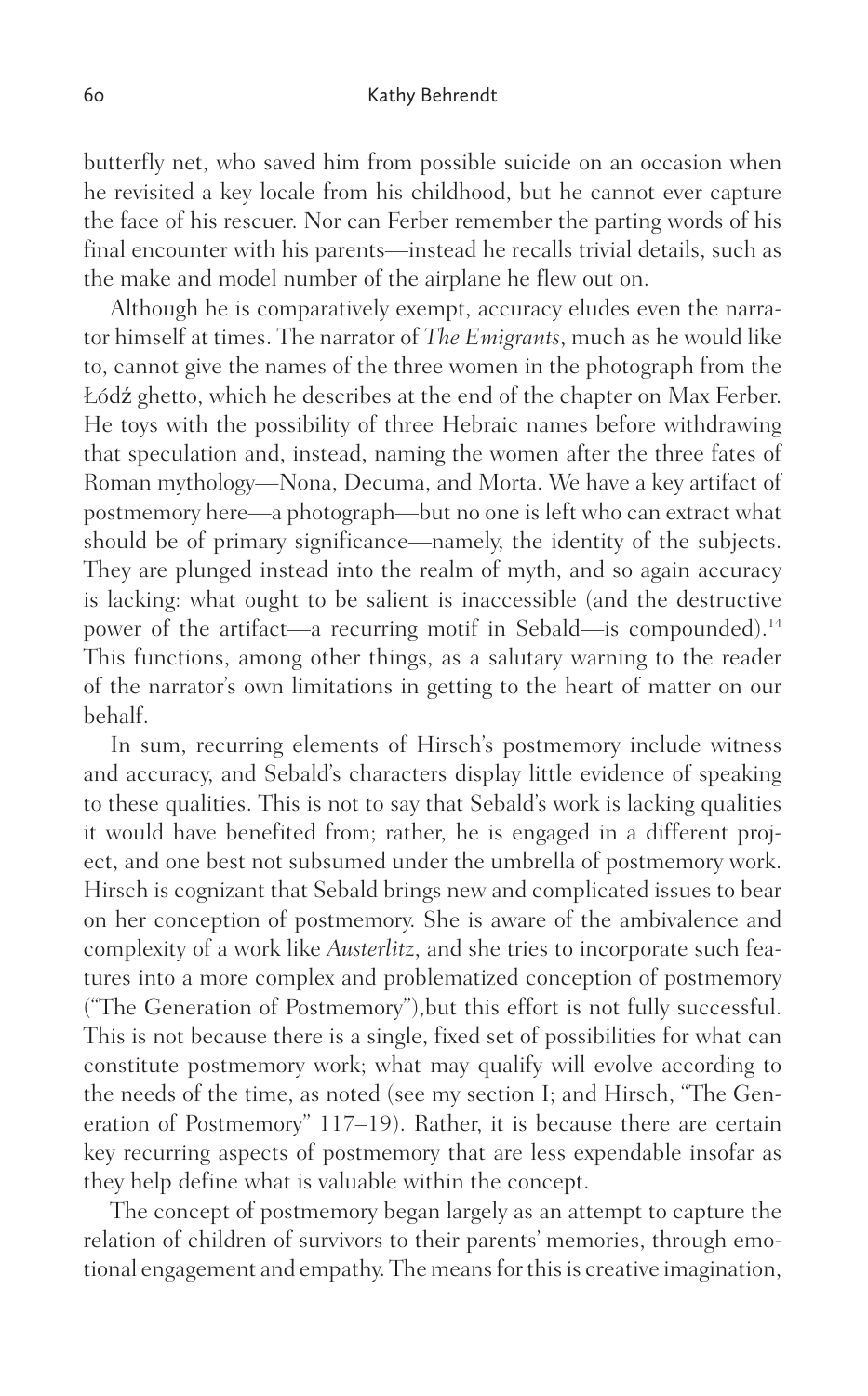and the goal is to preserve remembered events. If we expand postmemory to include cases like Austerlitz and Max Ferber's stories, where some or all of these elements are absent or suppressed, we obscure what is of value in both Hirsch and Sebald.

### V

One response to all this would be to argue that although some of Sebald's characters fail to qualify as post-rememberers in any unproblematic sense, his narrator largely succeeds. After all, with respect to his candidacy as witness, the narrator's epistemic and agential credentials are all apparently intact. Although he may, at times, be limited in his ability to be accurate (in Campbell's sense) in what he conveys, he is not pathologically so; the suffering and misfortune of those for whom he speaks are relayed with great detail and sensitivity and resonate with our current understanding and expectations of such people. Perhaps I have simply misidentified the possible location of any alleged postmemory relation in Sebald. Hirsch, too, focuses on the character of Austerlitz, although she does credit the narrator with being an affiliative post-rememberer ("The Generation of Postmemory" 119).

 I think it is also not advisable to treat Sebald's narrator as a post-rememberer, for reasons that concern a crucial difference between Hirsch and Sebald—namely, the role of empathy.[15](#page-16-0) Among all the central qualities of postmemory, this is clearly an important one for Hirsch, as well as the most problematic. Hirsch's emphasis on imagination and emotional channelling as the primary means of engaging with another's past, and her talk of "identification with the victim" and adoption of their experiences as "experiences one might oneself have had" ("Surviving Images" 10) are, as mentioned, what open the door to accusations of appropriation. I had suggested that we might alleviate this criticism on Hirsch's behalf by allowing post-rememberers special dispensation as close relatives of the rememberers in question. This of course does not help make the case for bringing Sebald's German, gentile, mere acquaintance of a narrator into the fold of post-rememberers. But there is something beyond these relatively superficial disparities between Sebald's narrator and Hirsch that, I believe, separates the narrator from a narrowly conceived post-rememberer. The central issue here is not any putative entitlement to empathic access to another's past experience, but the very idea of empathy itself as a means of ethical engagement with another. I want to draw on one final, recent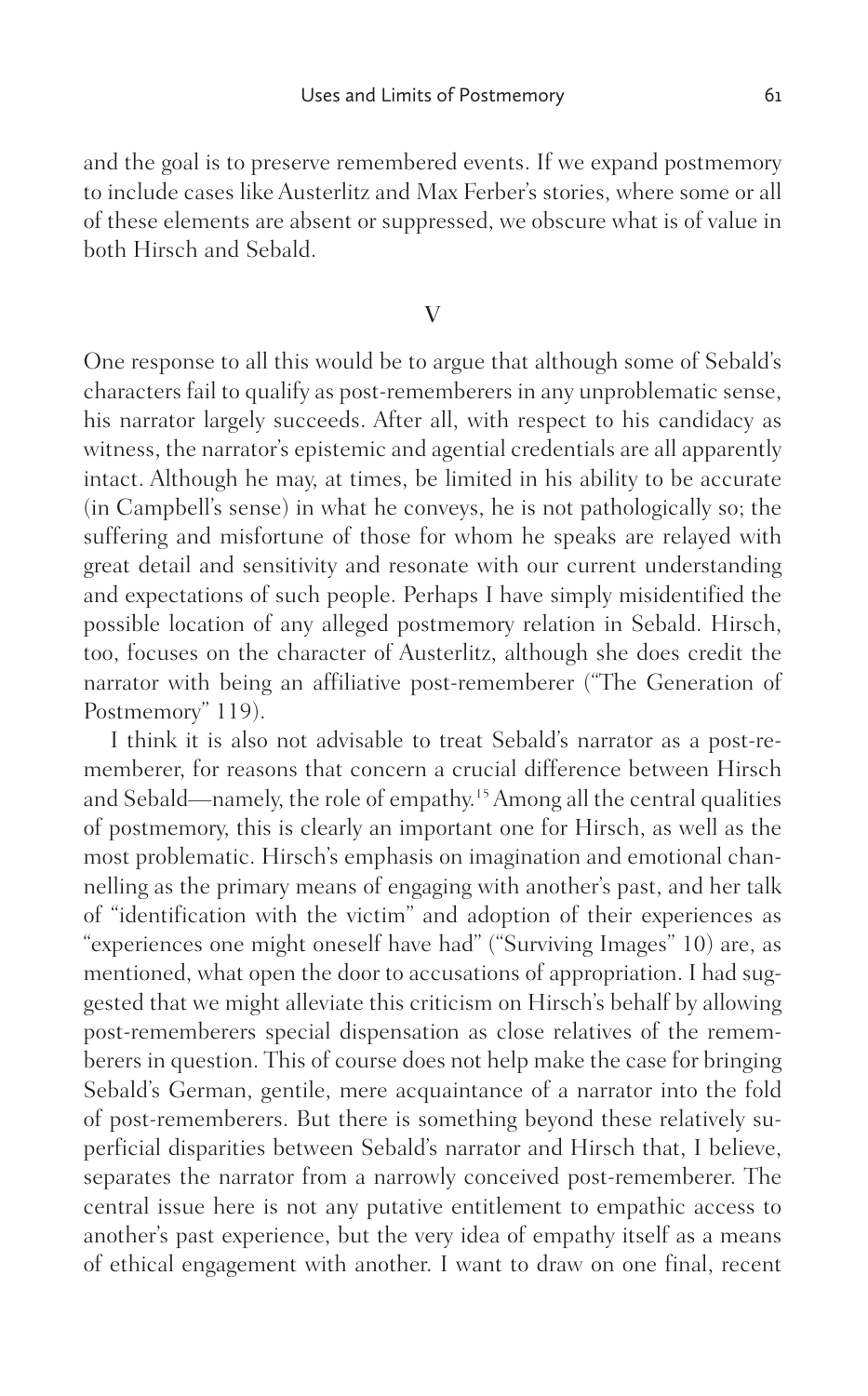philosophical discussion in order to illuminate what may be worrying about the appeal to empathy, and also to reinforce the disparity between Hirsch and Sebald in this regard. In doing this, I will cast a more critical gaze over the postmemory endeavour in general.

 Peter Goldie, in "Dramatic Irony, Narrative, and the External Perspective," discusses the attempt to imagine the mental life of others—their thoughts and feelings—from the inside, from their perspective. He calls this "perspective-shifting" and warns that it is an overrated and even dangerous means of ethical engagement with others (Goldie 78). For one, perspective shifting rests on the assumption that either there are no substantial differences between myself and the other, or, if there are, that they can be readily overcome. Even occasional perspective shifting runs the risk of "egoistic drift" (Goldie borrows the term from Martin Hoffman): I shift my perspective to someone else's and in the course of imagining how things were for them, I naturally bring to mind a similar situation I myself once endured, and the attempt to empathize "ends up as something rather self-indulgent" (Goldie 80). *Sympathy*, by contrast, requires an external perspective, according to Goldie: "In thinking of the other person as another, our sympathy does not mirror his suffering: it is an ethical response to his suffering; we feel *for* him," and, "in contrast with perspective-shifting, we are free to think of him in all his particularities, appreciating his perspective on the world as ineliminably his, and perhaps as radically unlike our own" (82).

 Apart from this appreciation of the other as another unique and autonomous being, there are further normative benefits to maintaining an external perspective. We refrain from putting ourselves in another's position, partly in order to defray egoistic drift and so to focus on the other's situation and not our own, as is appropriate in a situation where it is the other person's suffering that is meant to be the focus of ethical attention. This also, crucially, allows us to bring to bear our own perspective in evaluating the other—something we could not do if we simply allowed our perspective to be displaced by that of the other (Goldie 82). As it happens, Hirsch herself at times alludes to the situation (although not the full dangers) of losing one's own perspective within the postmemory act: "Postmemory's connection to the past is thus not […] mediated by recall but by imaginative investment, projection, and creation. To grow up with such overwhelming inherited memories, to be dominated by narratives that preceded one's birth or one's consciousness, is to risk having one's own stories and experiences displaced, even evacuated, by those of a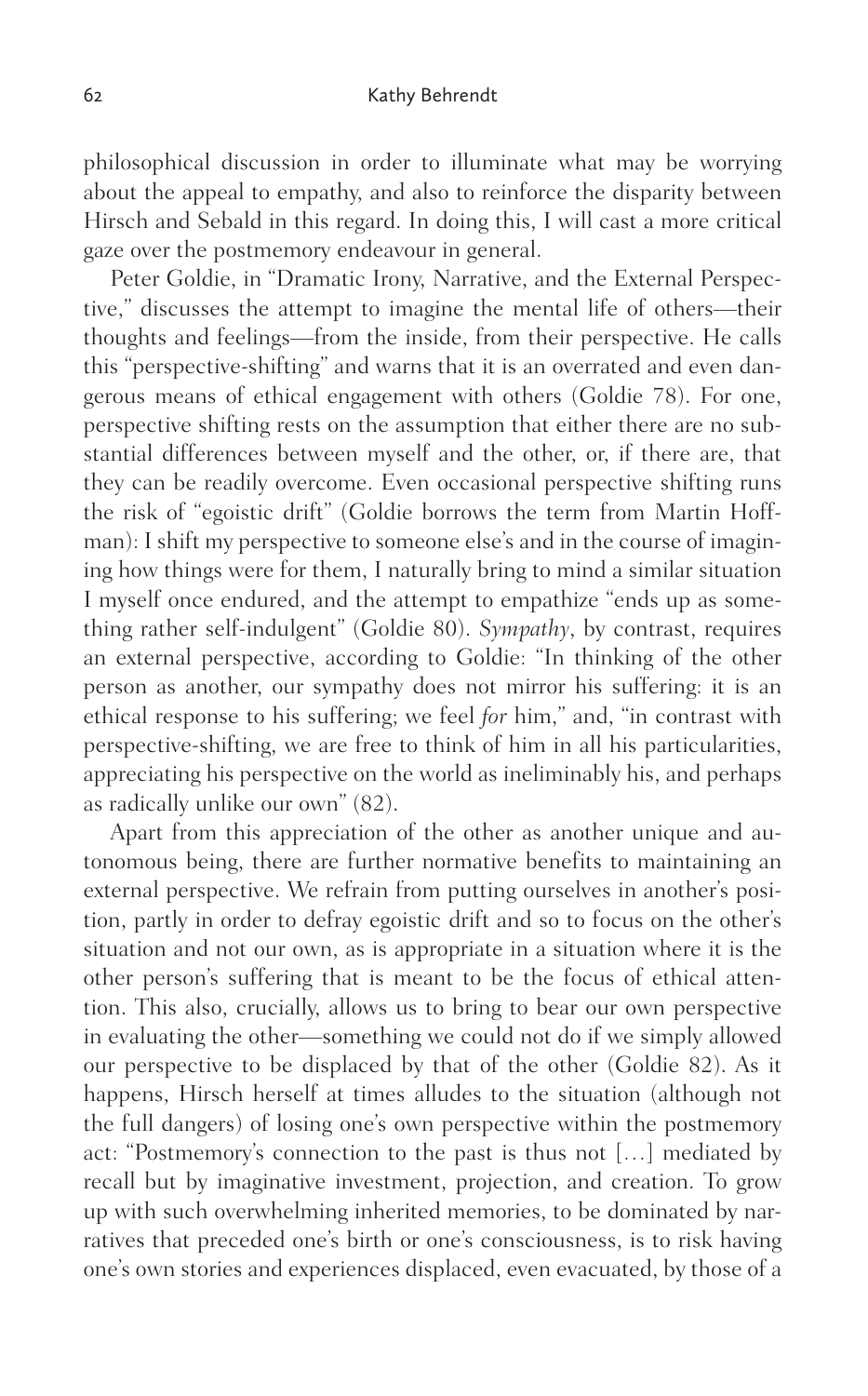previous generation" ("The Generation of Postmemory" 107). If Goldie is correct, then there are serious repercussions to such a displacement: one loses one's own evaluative perspective on the situation and has nothing to offer in response to the reported trauma other than simply to reflect back to the sufferer his own pain. While this may not always be avoidable (and in the case of close relatives in certain environments, may be inevitable), it is not to be commended or endorsed as "an *ethical* relation to the oppressed or persecuted other" (Hirsch "Surviving Images" 10).

 Finally, perspective shifting is limited because it is dependent on imagination, and imagination is limited, especially when it comes to exceptional and/or terrible events. The upshot of this is that when we are incapable of successfully imagining certain things, the demands of the perspectiveshifting enterprise lead us to a place of mere incomprehension (Goldie 83). The potential for mistaken, confused, inadequate, or egregiously inaccurate imaginings is rife in such situations. By contrast, the external perspective leaves room for understanding based on an appreciation of how very different that person is to us and of the unique circumstances she was in. Understanding of the other, far from being undermined, is reinforced when we admit to the impossibility or inadequacy of imaginatively adopting her perspective.

 If the trauma is not remembered, or only partial information on it is available, or if the one who comes after is not capable for whatever reason of confronting or absorbing any such details, then postmemorial perspective shifting and empathy is simply not an option. Ferber and Austerlitz cannot shift their perspective to that of their parents' suffering; they know too little about it. That is in part the source of *their* suffering. Sebald's narrator is in a somewhat different position, having a broader and, in some respects, more informed perspective on the past sufferings of others. [16](#page-17-0) But note that Sebald's narrator makes no pretense of adopting the position of the people whose stories he recounts. Their speech is always indirect; he reports what they say and makes no presumptions about how things are for them beyond the accounts that they themselves, or those who speak about them, supply. In one oft-cited instance early on in *The Emigrants*, he briefly attempts to encroach on the interior territory of one of his characters, Paul Bereyter, only immediately to withdraw on seemingly moral grounds. Having tried briefly to picture Bereyter's final moments prior to his suicide from that character's own point of view, the narrator desists in going further, explaining that "such endeavours to imagine his life and death did not […] bring me any closer to Paul, except at best for brief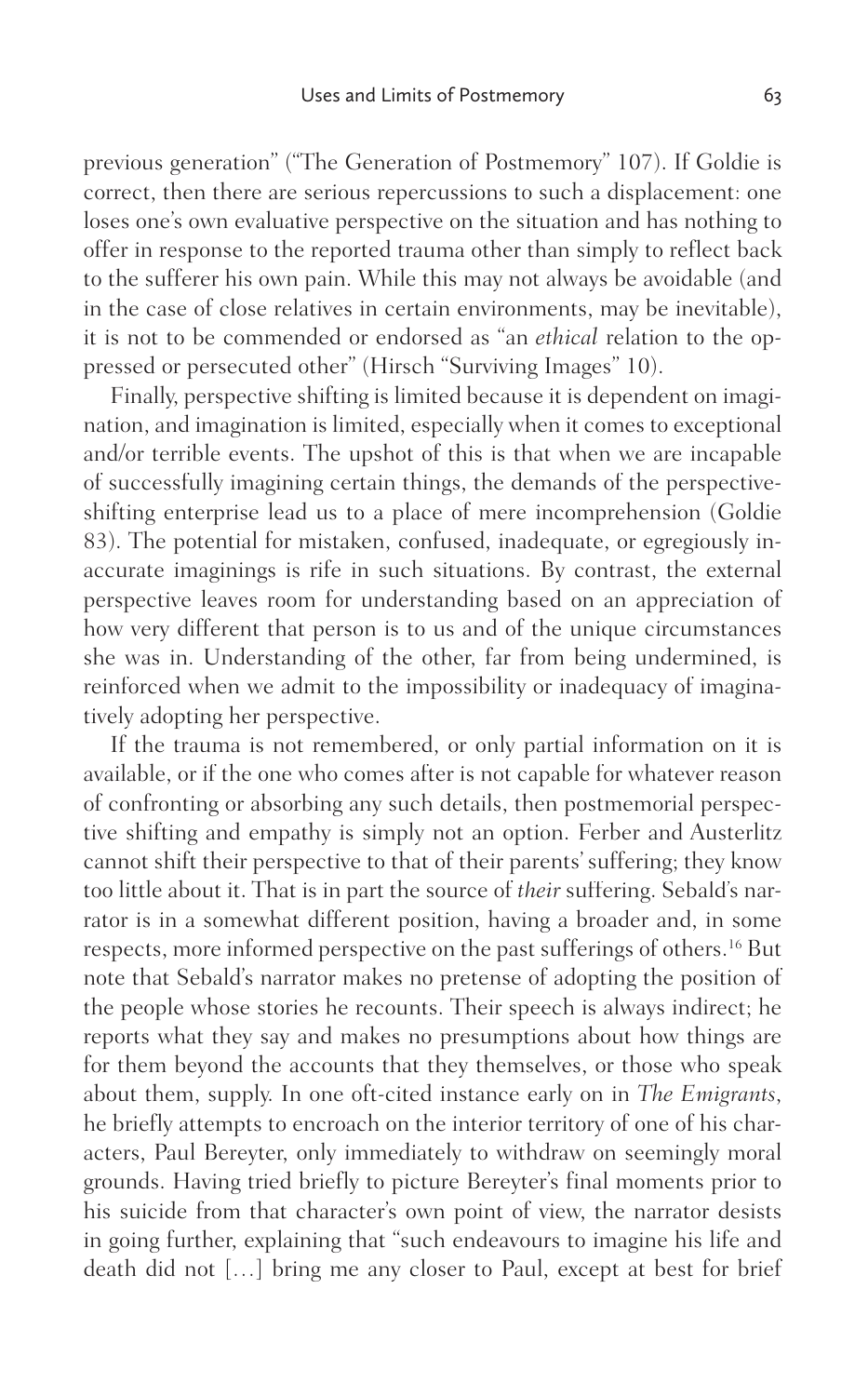emotional moments of the kind that seemed presumptuous to me. It is in order to avoid this sort of wrongful trespass that I have written down what I know of Paul Bereyter" (29). In this way, the narrator establishes that an external perspective is not merely the means he happens to have chosen for conveying the story of another, but is the very basis for sustaining an appropriate moral stance towards that person. In these respects, the narrator is a model of the external perspective and its virtues.

 The mechanizations of the external perspective are in turn mirrored in the experience of the reader of Sebald, who must constantly negotiate the intricacies of the embedded narratives, and who can never get entirely lost in one voice or perspective if she is to appreciate the layers of dramatic irony at play—something that itself demands an external stance. Goldie compares the benefits of taking the external view in real life to the significance of dramatic irony in the reading of great literature, and he himself uses the example of a text with embedded narration (in this case, Willa Cather's *My Ántonia*). For dramatic irony to function in a novel with multiple layers of narration, the reader must keep in mind and evaluate all the different perspectives of the narrative. While there are many examples of embedded narratives in literature, Sebald is notorious for the extent to which he deploys this technique, sometimes leaving us with four or more layers of narration (such as the narrator's report of Austerlitz's account of his former nanny's conversation with Austerlitz's mother). Our ability to appreciate, or even comprehend, the complexities of an embedded narrative would be lost if we consistently shifted our perspective to that of the voice at the bottom-most layer; we would fail to appreciate the significance of the fact that what is being conveyed reaches us through the filter of multiple, differing points of view. These skills of a good reader extend to real-life engagement with autobiography, or diaries, or history. We do not take everything at face value, but must consider the sources when evaluating the content, and comprehend and respect the differing points of view at play.

 Perhaps the external stance is heightened in Sebald because of the author's own acute awareness of his particular vulnerability to accusations of overidentification and appropriation. About this, we can only speculate. [17](#page-17-0) I do not, in any case, think that Hirsch's closer ties to the victim-rememberers she empathizes with exempt her from any lessons to be learned from Goldie's critique of empathy—lessons that are clearly meant to apply across the board. Insofar as Hirsch expresses occasional ambivalence about the powers of postmemory, Goldie's discussion helps articulate and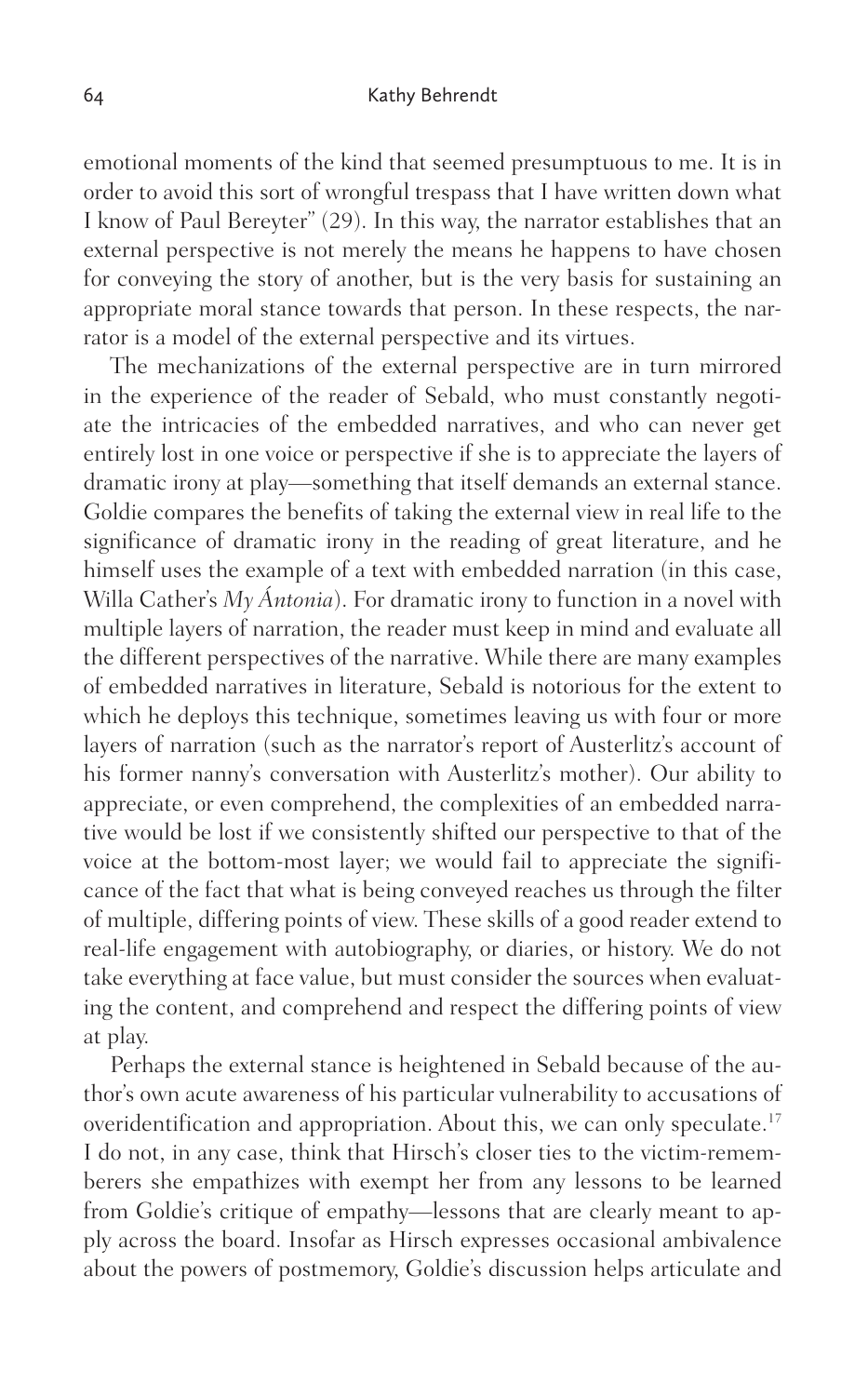<span id="page-15-0"></span>reinforce that there is indeed serious cause for concern. Meanwhile, Sebald's works, if anything, stand as a countervailing influence to the displacing powers of postmemory's perspective shifting.

#### VI

A.S. Byatt once said of Sebald that he "connects with immense pain, only to say you can't connect; he tries to make you imagine things that he then delicately says are unimaginable" (cited in Franklin *A Thousand Darknesses* 186). That is almost right: I do think Sebald allows us quite unequivocally to connect with immense pain—not, however, from the often unimaginable position of the victims of it, but rather from the stance of those who are excluded from imagining it: descendants who were bequeathed no memories or who simply could not cope if they were, or the compassionate observer who documents their plight. Hirsch speaks of postmemory as "defined through an identification with the victim or witness or trauma, [and] modulated by the unbridgeable distance that separates the participant from the one born after" ("Surviving Images" 10). While so much of what is important for her is the impulse to identify with the victim, it is that unbridgeable distance that is the defining feature of Sebald's work. This is not surprising, given that it is the absence of memory that is so often at the heart of his stories.

 Hirsch's concept of postmemory is of most value when it is restricted to cases in which there is close and relatively unfettered access to the victim's past on behalf of the post-rememberer. It is in such instances that the virtue of accuracy has the most potential to display itself, and the qualities required to carry out the moral imperative to bear witness are more likely to be in place. Even then, as Goldie argues and Sebald illustrates, there are risks and limitations involved in any form of empathic engagement with the past of another.

### **NOTES**

- 1 These features are extracted from discussions in the following works by Hirsch: *Family Frames*; "Projected Memory"; "Surviving Images"; and "The Generation of Postmemory."
- 2 See Campbell; Hacking; Neisser and Fivush; and Schachter.
- 3 Campbell's discussion of accuracy in turn borrows heavily from Adam Morton's work on emotional accuracy. I will continue to use the term "accuracy" in her technical sense as outlined; it therefore is not intended to convey what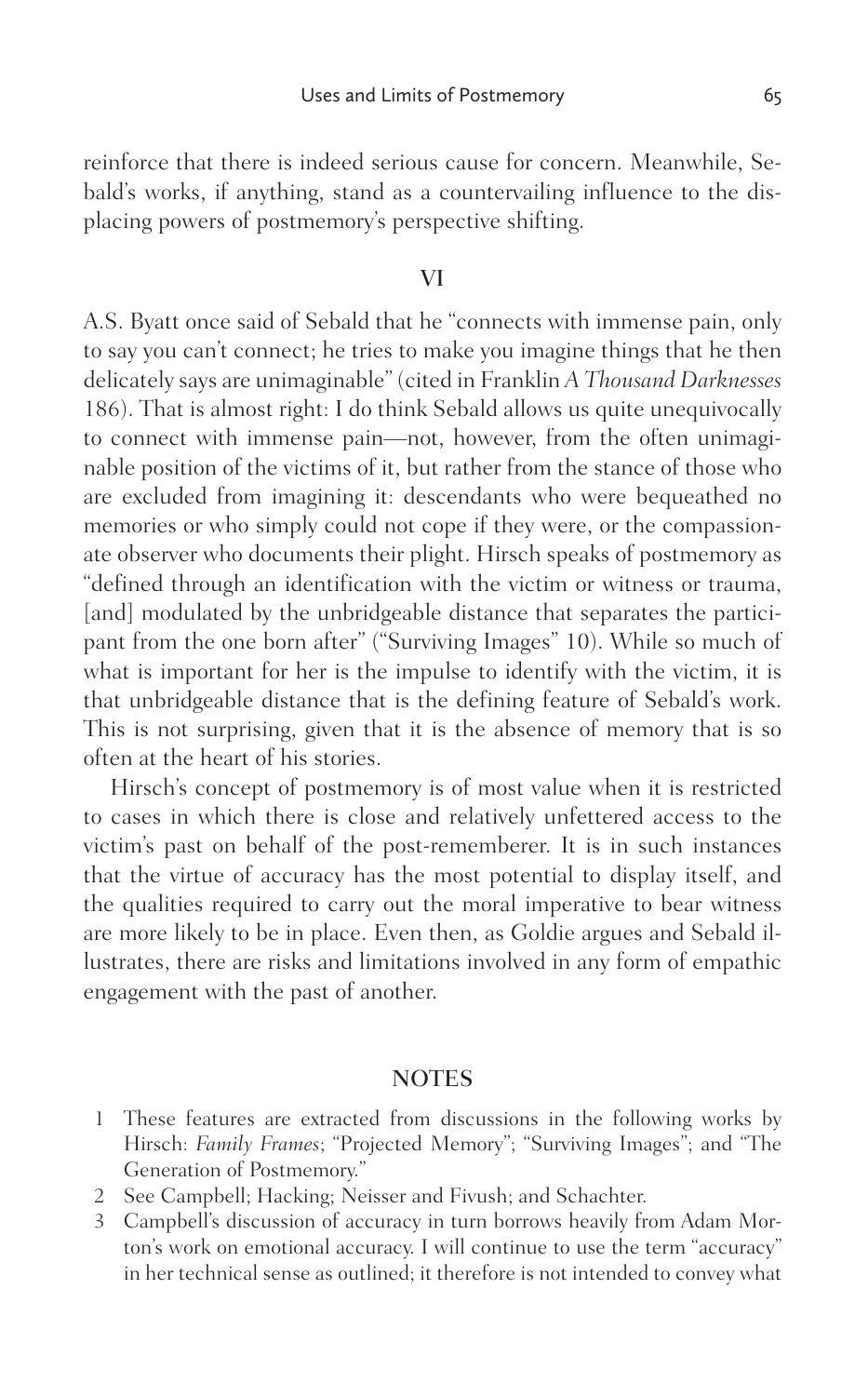<span id="page-16-0"></span>the term sometimes might be taken to imply with respect to memory—for example, an abundance of detail and/or a reduction to the concept of truth; see Campbell §3.2.

- 4 Though books in philosophy on this topic remain rare. See Margalit; Blustein.
- 5 Butler first appendix; Locke bk. 2 ch. 27.
- 6 See Parfit's controversial quasi-memory hypothesis, §§80–81.
- 7 Ruth Franklin is even less tolerant than Weissman of Hirsch and others' deployment of the "buzzword … 'memory,' in all its forms" (see *A Thousand Darknesses* 223–24).
- 8 At her most expansive, Hirsch expresses the inclination to welcome, ideally, anyone who has visited the U.S. Holocaust Memorial Museum in Washington into the throng (*Family Frames* 249). Though see Weissman 17–18 for something approaching a defence of this.
- 9 Such as the notorious case of the apparently sincere but evidently deluded Binjamin Wilkomirski (his book *Fragments* being an example, if ever there was one, of the concerted effort by a relative outsider to ascribe the traumatic experiences of others into his own life story; see Lappin; Eskin). For a (somewhat oblique) attempt to exclude cases of mere delusion and fantasy from the category of postmemory on Hirsch's behalf, see Long ("History, Narrative, and Photography").
- 10 See Anderson for a compelling discussion of why Sebald's national and political identity and personal background render him an unlikely candidate for inclusion in the "postmemory circle" (142). I don't pursue this line of argument, so well covered by Anderson, but it is compatible with and a supplement to the various theoretical-philosophical differences I identify between Sebald and Hirsch's more narrowly construed conception of postmemory.
- 11 Sebald's own tentative term for his style of narrative, which defies easy categorization; see Wachtel 37.
- 12 I will draw from Blustein's criteria as given in Chapter 6.
- 13 See Felman 15–16 for a discussion of Freud's notion of unconscious testimony. There is some (possibly deliberate) equivocation on Felman's part in that she also speaks of manifestations of the unconscious as *evidence* for conscious, cognitive testimony (by the analyst if not the analysand). Of course, hysterical symptoms and other manifestations of the unconscious, like physical scars, may stand as evidence for testimony, and perhaps indispensable evidence at that. My claim, following Blustein (315–16) is simply that they are not in and of themselves testimony in any sense that has notable epistemic and ethical constraints—constraints that Hirsch herself would endorse.
- 14 See Franklin "Rings of Smoke" 142 for a different and more critical reading of this passage. I believe that when we cease reading Sebald as attempting the "work of memory" (Franklin 142) or postmemory, Franklin's criticisms fall by the wayside.
- 15 Long considers Sebald's narrator a Hirschean post-rememberer; see his "History, Narrative, and Photography" and *W.G. Sebald*. My criticisms in this